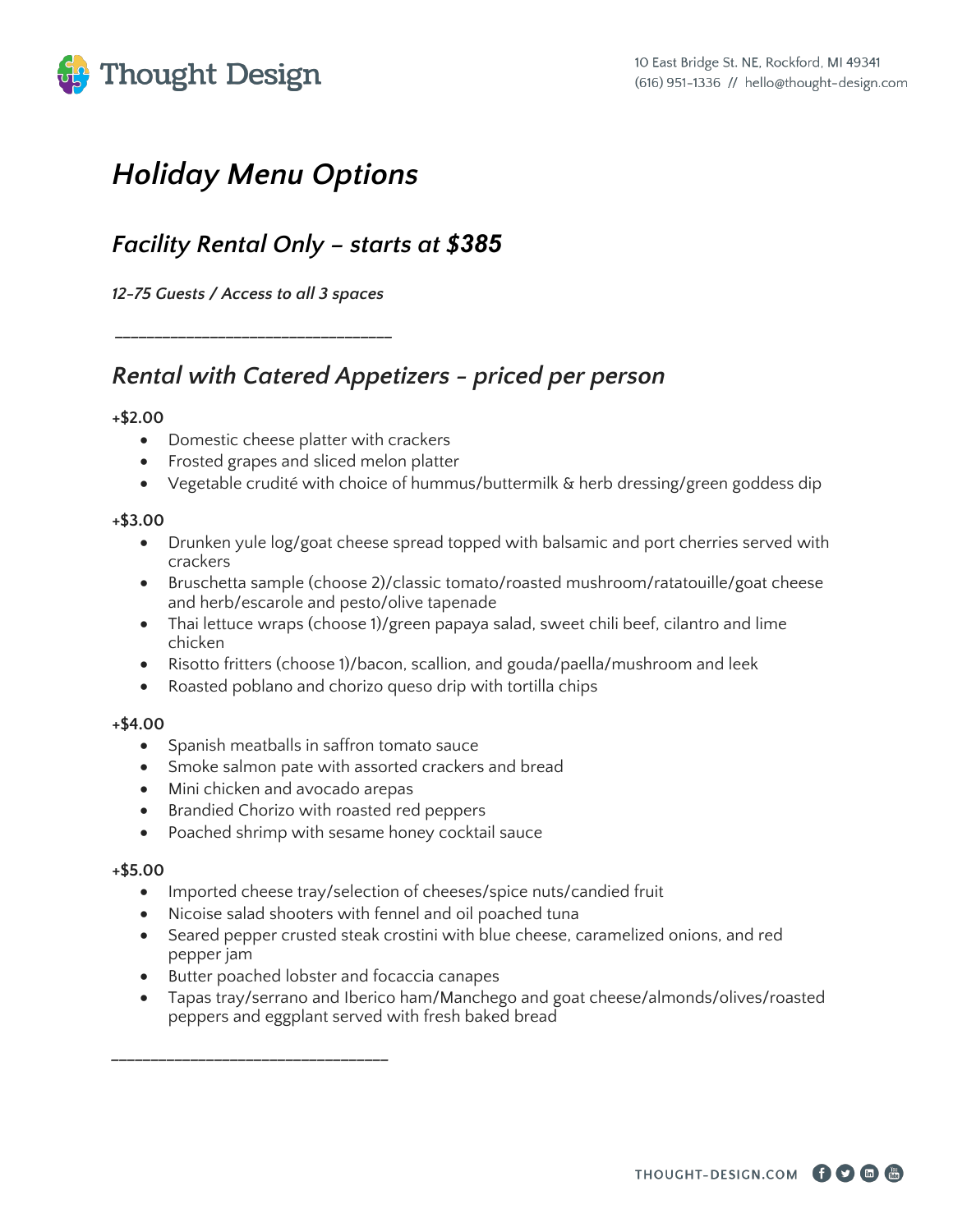

### *Catered Dinners - \$26 per person + facility rental*

You may choose one entrée from the list provided to be served with the listed sides. Most meals can be adapted to suit dietary needs or allergies, just let us know.

#### **Indian**

- Chicken or vegetable curry OR
- Tikka Masala

Served with saffron rice pilaf, coconut milk lentils, fresh naan and assorted chutneys, pistachio and cardamom cake

#### **Italian**

- Ziti with Italian sausage, peppers and onions OR
- Herb goat cheese alfredo with roasted chicken

Served with choice of Caesar or Italian chopped salad, and fresh baked bread, lemon cream berry trifles

#### **Cuban**

- Mojo pork
- OR
- Roasted garlic chicken

Served with black beans and rice, pineapple salad, plantain and masa cakes, tres leches cake

**Irish**

- Guinness Stew with
	- o lamb or beef

*\_\_\_\_\_\_\_\_\_\_\_\_\_\_\_\_\_\_\_\_\_\_\_\_\_\_\_\_\_\_\_\_\_\_\_*

- OR
- o mushroom and barley

Served with mashed potatoes, kale and leek colcannon, Irish soda bread scones, whisky caramel apple bread pudding